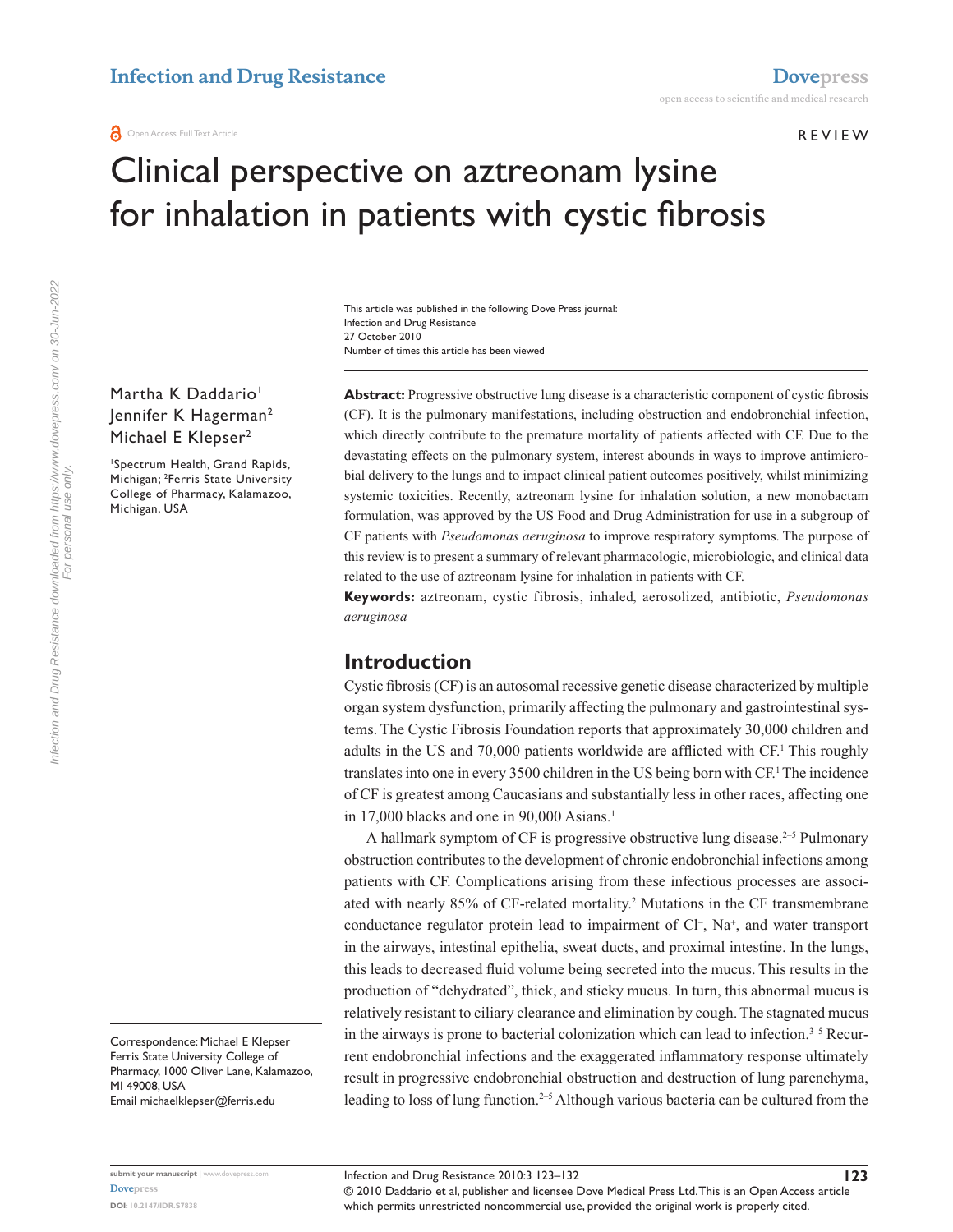mucus of patients with CF, approximately 80% of patients become chronically infected with *Pseudomonas aeruginosa* by adulthood.<sup>1</sup> Chronic colonization and recurrent infection with *P. aeruginosa,* particularly the mucoid phenotype, are associated with weight loss, accelerated decline in pulmonary function, and premature mortality.<sup>6-9</sup>

Recognition of the link between colonization and repeated infections with *P. aeruginosa* and deterioration of pulmonary function has ushered in an era of improved patient care. The standard of care for patients with CF, as it pertains to bacterial colonization/infection, focuses on two issues, ie, maintaining clear airways and controlling bacterial density. Maintenance of clear airways is typically achieved through the use of several modalities, including physiotherapy, inhaled hypertonic saline, and inhaled dornase alfa.<sup>1,2,10</sup> Additionally, azithromycin may be administered as an adjuvant therapy to decrease airway inflammation.<sup>2</sup> The second aspect of care, decreasing bacterial colonization and fighting infection, is accomplished via the administration of systemic and inhaled antimicrobials.2,11 As a result of these efforts, the proportion of patients with preserved lung function and the predicted median age of survival have increased since 1985.<sup>1</sup> Unfortunately, despite these gains, CF-related morbidity and mortality remain unacceptably high.

Appropriate antibiotic therapy targeted against colonizing/infecting bacteria, especially *P. aeruginosa*, is an essential strategic component of preservation of lung function among patients with CF. Regimens consisting of intravenous, oral, and/or inhaled formulations of several classes of antibiotics including aminoglycosides, β-lactams, polymyxins, and fluoroquinolones may have the ability to reduce bacterial densities in sputum. However, evidence linking these reductions to sustained improvement or preservation of lung function is generally lacking. Owing to the need for longterm administration to maintain bacterial suppression, drug toxicity, patient compliance, and emergence of resistance can be significant therapeutic challenges.12 Aerosolized administration of antibiotics has been advocated for the management of endobronchial colonization/infection in patients with CF<sup>5</sup> Inhalation of antimicrobials is appealing because it can deliver high concentrations of antibiotics directly to the airways while minimizing systemic bioavailability and toxicity. Furthermore, delivery of high antibiotic concentrations to the lungs may overwhelm the inhibitory effects of purulent sputum on antibacterial activity and suppress the emergence of resistance.5,13,14 Delivery of antibiotics by inhalation may also improve patient adherence to therapies by minimizing the need for parenteral administration.

In the setting of CF, aerosolized antibiotics have been utilized in three general settings, ie, chronic suppressive therapy in patients with stable lung function, treatment for colonized patients with suboptimal lung function, and treatment of acute symptomatic pulmonary exacerbations. Until recently, tobramycin inhalation solution (TOBI®) was the only aerosolized antibiotic approved by the US Food and Drug Administration (FDA). Currently, tobramycin inhalation solution is the sole aerosolized antibiotic recognized by the Cystic Fibrosis Foundation to improve lung function and lung health in patients with CF.2 Tobramycin inhalation solution may be considered as maintenance therapy to reduce exacerbations of *P. aeruginosa* infections in CF patients six years of age and older with persistent *P. aeruginosa* positive cultures and asymptomatic, mild, or moderate to severe lung disease.2,15 Despite this endorsement, lingering concerns regarding long-term toxicity, development of resistance, and diminished bactericidal activity in the presence of purulent sputum persist.13,14,16–18

Interest in the development of aerosolized antibiotics for use among patients with CF remains high. Several additional aerosolized antimicrobial formulations are under investigation including liposomal, liquid, or dry powder formulation of antibiotics, such as a tobramycin-fosfomycin combination, amikacin, gentamicin, ciprofloxacin, levofloxacin, colistin, azithromycin, and vancomycin.<sup>19-23</sup> Aztreonam for inhalation (Cayston®; Gilead, Foster City, CA, USA) was recently approved by the FDA for improvement of respiratory symptoms in CF patients with *P. aeruginosa* who are aged seven years and older with forced expiratory volume in one second  $(FEV_1)$  25%–75% predicted.24 This review was undertaken to summarize and present relevant pharmacologic, microbiologic, and clinical data regarding this formulation. Additionally, we have attempted to provide insight into pharmacoeconomic and quality of life considerations. Data for this review were gathered following a comprehensive literature search of English language publications in the PubMed database.

## **Pharmacology**

Aztreonam belongs to the monobactam class of antibiotics. It is a bactericidal agent that exhibits time-dependent pharmacodynamics, similar to those of the beta-lactams. The mechanism of action of aztreonam is exerted through the inhibition of bacterial cell wall synthesis secondary to binding to penicillin-binding proteins.<sup>24</sup> Aztreonam for injection (Azactam®; Bristol-Myers Squibb, Princeton, NY, USA) is currently available as an intravenous formulation, and is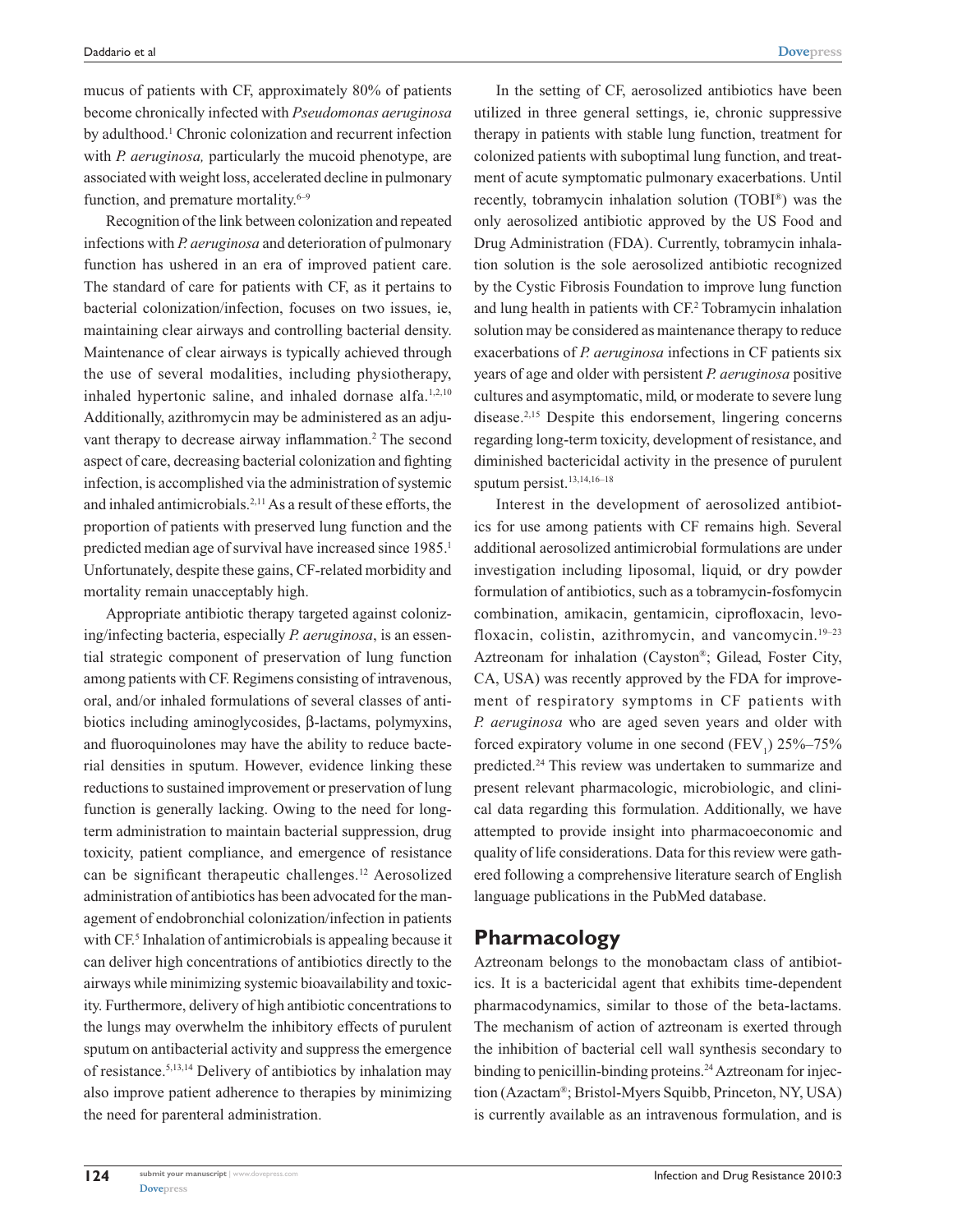approved for the treatment of complicated and uncomplicated urinary tract infections, intra-abdominal infections, skin and soft tissue infections, lower respiratory infections, septicemia, and gynecologic infections caused by susceptible Gram negative organisms.25

The formulation for injection is prepared as an arginine salt. It has been reported that this salt may be a substrate for the production of nitric oxide in the lung, which may potentiate airway inflammation and induce bronchoconstriction.<sup>26,27</sup> In an attempt to circumvent this problem, a lysine salt of aztreonam was developed specifically for inhalational use. It should be noted, however, that clinical complications as a result of aerosolized administration of aztreonam arginine have not been reported.

Aztreonam for inhalation is available as a single-use vial containing 75 mg of aztreonam and 46.7 mg of lysine. The lyophilized powder is to be reconstituted with 1 mL of sterile preservative-free diluent, and administered using the Altera® Nebulizer System (PARI Pharma, Midlothian, VA, USA).24 The inhalational formulation of aztreonam has a pH range 4.5–6.0 once reconstituted. The antimicrobial activity of aztreonam is not affected over a pH range 6–8, the presence of human serum, or reduced oxygen tensions.24,25 Aztreonam for inhalation should be stored refrigerated at 2°C to 8°C until needed; however, it is stable at room temperature for up to 28 days. Once reconstituted, aztreonam for inhalation should be used immediately.<sup>24</sup>

# **Microbiology**

Aztreonam has potent in vitro activity against a wide spectrum of aerobic Gram negative organisms, including *P. aeruginosa*, *Escherichia coli*, *Haemophilus influenzae*, *Proteus mirabilis*, *Citrobacter* spp*, Enterobacter* spp, *Klebsiella* spp, and *Serratia* spp.<sup>24,25</sup> Additionally, susceptibility to aztreonam has been documented for strains of *P. aeruginosa* recovered from patients with CF.28 In this study, 1240 isolates of *P. aeruginosa* were recovered from the sputum of 508 patients with CF and in vitro susceptibilities were determined for aztreonam and six other agents.<sup>28</sup> Against this bank of isolates, the MIC<sub>50</sub> and MIC<sub>on</sub> for aztreonam were  $\leq$ 2 µg/mL and 32 µg/mL, respectively. Additionally, using interpretive breakpoints, only 11.9% of isolates were classified as being resistant to aztreonam. Against these same isolates, only 5.4% of isolates were categorized as resistant to tobramycin. It must be noted that application breakpoints for the treatment of pulmonary infections may be misleading, especially if novel routes of administration such as aerosolization are employed. Furthermore, comparison between agents may be skewed because

isolates were not tested in the presence of sputum from CF patients. Aztreonam is much less active against *Burkholderia cepacia* and *Stenotrophomonas maltophilia*. 29–31 Aztreonam does not possess activity against aerobic Gram positive organisms or anaerobic organisms.

In order to determine possible detrimental effects of nebulization on the activity of aztreonam lysinate, susceptibility testing was performed with pre- and postnebulization aztreonam lysinate and compared with MICs determined for aztreonam arginate. MICs were determined for a variety of multidrug-resistant clinical isolates, including *P. aeruginosa, B. cepacia* complex*, S. maltophilia*, *Achromobacter xylosoxidans*, and *Staphylococcus aureus*. 31 Based on attainable levels of aztreonam in sputum following nebulization and MIC distributions, the authors concluded that both salt formulations of aztreonam would exhibit good activity against *B. cepacia* complex and multidrug-resistant *P. aeruginosa*. The MIC<sub>50</sub> values for aztreonam lysinate against *P. aeruginosa* were 8 µg/mL and 4 µg/mL, pre- and postnebulization, respectively. The MIC<sub>90</sub> values against *P. aeruginosa* were 512 µg/mL and 1024 µg/mL, pre- and postnebulization, respectively. Against *B. cepacia* complex isolates, the pre- and postnebulization MIC<sub>50</sub> was 32 µg/mL. Aztreonam exhibited little activity against *S. maltophilia* (MIC<sub>50</sub>  $\geq$  1024  $\mu$ g/mL) and *A. xylosoxidans* (MIC<sub>50</sub> = 1024  $\mu$ g/mL). Comparison of pre- and postnebulization MICs revealed that 82% of isolates exhibited MICs that were either identical or within one dilution of each other pre- and postnebulization. Therefore, it was concluded that nebulization did not appreciably affect the in vitro activity of aztreonam lysinate. Furthermore, there were no differences with respect to the in vitro activities of the aztreonam lysinate and arginate salts.

The effect of sputum from patients with CF on the killing activity of aztreonam has also been studied. Time-kill studies were conducted using 1% pooled sterile sputum collected from patients with CF or 10% porcine gastric mucin and compared with controls (growth medium only).<sup>29</sup> Kill curves were generated following exposure of a strain of *P. aeruginosa* to aztreonam or tobramycin at concentrations equal to 0, 0.1, 1.0, or 10 times the MIC. Upon inspection of time-kill data it was determined that the bactericidal activity of aztreonam was not affected by either sputum or mucin. In contrast, testing conducted with tobramycin in the presence of sputum and mucin resulted in reduced activity, generally  $2-3 \log_{10} \text{less killing.}$ 

# **Pharmacokinetics**

Gibson et al conducted a multicenter, double-blind, placebo-controlled, dose-escalation trial to determine the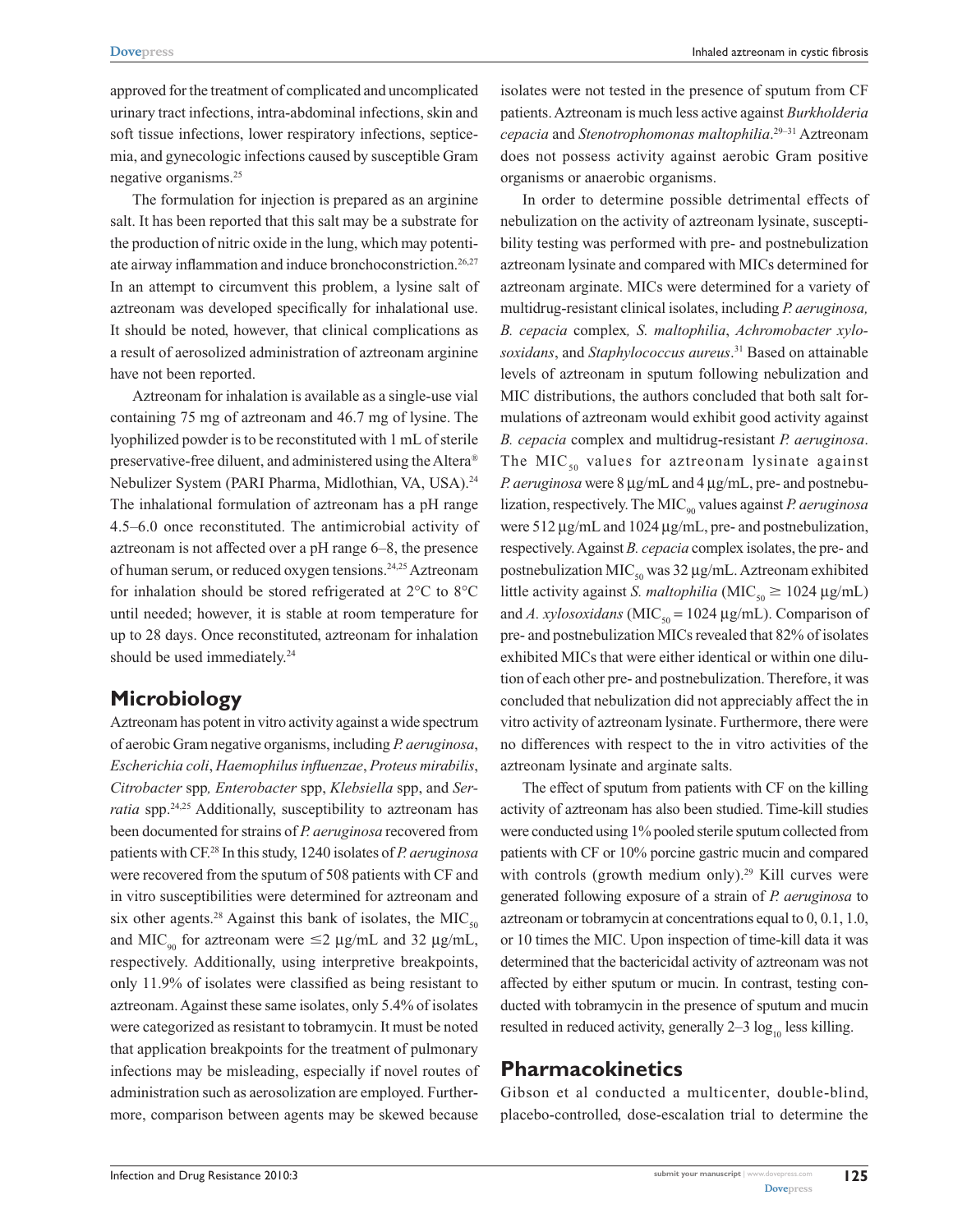pharmacokinetics and tolerability of nebulized aztreonam lysinate.31 Thirty-five patients with previously diagnosed CF, including 18 adults  $\geq 18$  years of age and 17 adolescents  $>12$ and  $\leq$ 18 years of age were randomized to receive a single dose of 75 mg, 150 mg, and 225 mg aztreonam lysinate on study days 0, 1, and 2, respectively, or placebo via an eFlow® Electronic Nebulizer (PARI Pharma). All patients were required to have an FEV<sub>1</sub>  $\geq$  40% predicted, oxygen saturation  $\geq$ 90% on room air, and be clinically stable, with no acute upper or lower respiratory tract infection. Plasma and sputum samples were collected for analysis following nebulized administration of aztreonam or placebo.

Sputum samples were collected from patients at 10 minutes, two hours, and four hours postnebulization of the assigned study dose of aztreonam on study days 0, 1, and 2.31 The median sputum concentrations were highest 10 minutes postnebulization in both the adult and adolescent groups. For adults, the median sputum concentrations at four hours postnebulization were 16  $\mu$ g/g, 36  $\mu$ g/g, and 52  $\mu$ g/g, in the 75 mg, 150 mg, and 225 mg aztreonam groups, respectively (Figure 1). In the adolescent cohort, the median sputum concentrations four hours postnebulization were  $2 \mu g/g$ ,  $7 \mu g/g$ , and 8  $\mu$ g/g, in the 75 mg, 150 mg, and 225 mg aztreonam groups, respectively (Figure 2). Aztreonam concentrations in adolescent patients were found to be consistently lower than those in adults. In fact, in contrast with adults, sputum

concentrations of aztreonam in the adolescent cohort did not exhibit a dose-related increase at any time point. The authors speculated this finding to be attributable to increased salivary dilution in airway secretions due to milder lung disease, reduced central airway deposition of aztreonam, and increased lung clearance of aztreonam compared with adults. Based on these data, the authors concluded that aztreonam concentrations measured in sputum immediately following single doses of aztreonam lysinate generally exceed the aztreonam MIC<sub>90</sub> (32  $\mu$ g/mL) for *P. aeruginosa* by at least  $10$ -fold. $31$ 

Plasma pharmacokinetics of aztreonam were characterized following nebulized administration of a 75 mg dose in the adult cohort  $(n = 12)^{31}$  A mean maximum plasma concentration for aztreonam of 419 ng/mL was noted approximately one hour following administration of the nebulized dose. The mean plasma half-life was reported to be 2.1 hours and the mean clearance was 853 mL/minute. Although aztreonam was detectable for at least eight hours after nebulization, overall absorption and plasma exposure was deemed to be low.<sup>31</sup>

The elimination of aerosolized aztreonam from the lungs has not been well described. Unabsorbed drug may be eliminated through sputum expectoration. The portion of drug that reaches the systemic circulation undergoes minimal metabolism and is eliminated renally through active tubular



Figure I Median sputum aztreonam lysinate concentrations following nebulized administration of aztreonam to adult patients with cystic fibrosis.<sup>31</sup>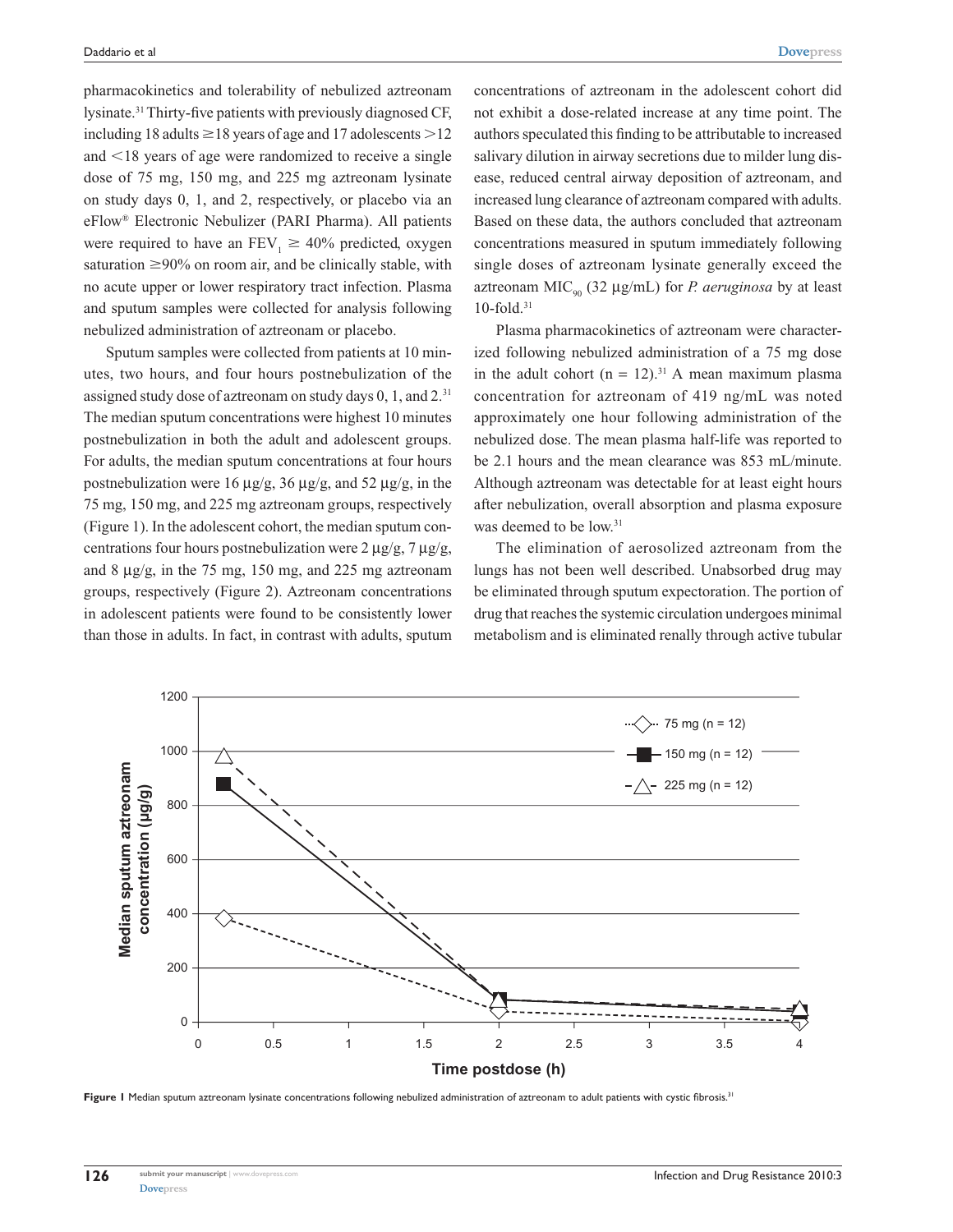

Figure 2 Median sputum aztreonam lysate concentrations following nebulized administration of aztreonam to adolescent patients with cystic fibrosis.<sup>31</sup>

secretion and glomerular filtration, with approximately 10% of the dose excreted unchanged in the urine.<sup>25</sup> The elimination half-life of aztreonam lysinate is approximately 2.1 hours, similar to that of parenteral aztreonam arginate.<sup>31</sup>

#### **Efficacy**

The efficacy of aztreonam lysine for inhalation (AZLI) in CF patients with stable lung function colonized/infected with *P. aeruginosa* was examined in a Phase II, randomized, double-blind, placebo-controlled trial.<sup>32</sup> One hundred and five patients aged  $\geq$  13 years with diagnosed CF, FEV<sub>1</sub>  $\geq 40\%$  predicted, oxygen saturation  $\geq 90\%$  on room air, and positive *P. aeruginosa* sputum cultures were randomized to receive 75 mg AZLI, 225 mg AZLI, or placebo via the eFlow® electronic nebulizer twice daily for 14 days. Randomization was stratified by severity of disease (FEV $_1$  40% to  $<$  60% or FEV<sub>1</sub>  $\geq$  60%). The planned primary endpoint was the percent change in  $\text{FEV}_1$  at day 14. Mean  $\text{FEV}_1$  reported at baseline was 76.2%, 74.3%, and 81.2% for the placebo, 75 mg, and 225 mg groups, respectively, indicating relatively preserved lung function. At day 14, improvement in  $FEV<sub>1</sub>$ for patients treated with AZLI 75 mg and 225 mg did not differ from placebo. A post hoc analysis revealed that in a subgroup of patients with a baseline  $FEV<sub>1</sub> < 75%$  predicted, statistically significant improvement was seen in  $\rm{FEV_{1}}$  with 225 mg AZLI compared with placebo at day  $7 (P = 0.014)$ . However, the improvement in  $\text{FEV}_1$  was not maintained at day 14, and the difference from placebo was no longer

statistically significant. At follow-up 14 days from the end of therapy (day 28), the mean  $FEV_1$  approached baseline in both AZLI treatment groups.<sup>32</sup> The change from baseline in *P. aeruginosa* sputum density measured at days 7, 14, and 28 was also examined. *P. aeruginosa* sputum density increased from baseline in the placebo group at all three time points, whereas bacterial density decreased a statistically significant extent in both treatment groups at days 7 and 14 (Table 1). However, complete eradication was rare. At the end of the study period (day 28) the density of *P. aeruginosa* in the sputum of AZLI-treated patients had trended back to baseline. Emergence of resistant isolates of *P. aeruginosa* over the course of the study was not observed.<sup>32</sup> Factors which may have attributed to the failure to note a statistically significant improvement in lung function despite the noted change in bacterial density include the fact that most of the enrolled patients had relatively good lung function at baseline and the short duration of treatment and observation periods. One intriguing point noted was that patients treated with the 225 mg dose of AZLI who were receiving bronchodilators had greater improvements in  $\rm{FEV}_1$  and reductions in sputum *P. aeruginosa* density at day 14 compared with those who were not receiving bronchodilators. However, these differences were not maintained at day 28. It was proposed that bronchodilator-induced airway dilation may have facilitated aztreonam deposition in the lungs.<sup>32</sup> As such, it is recommended that a bronchodilator be utilized prior to nebulized administration of aztreonam lysine.<sup>24</sup>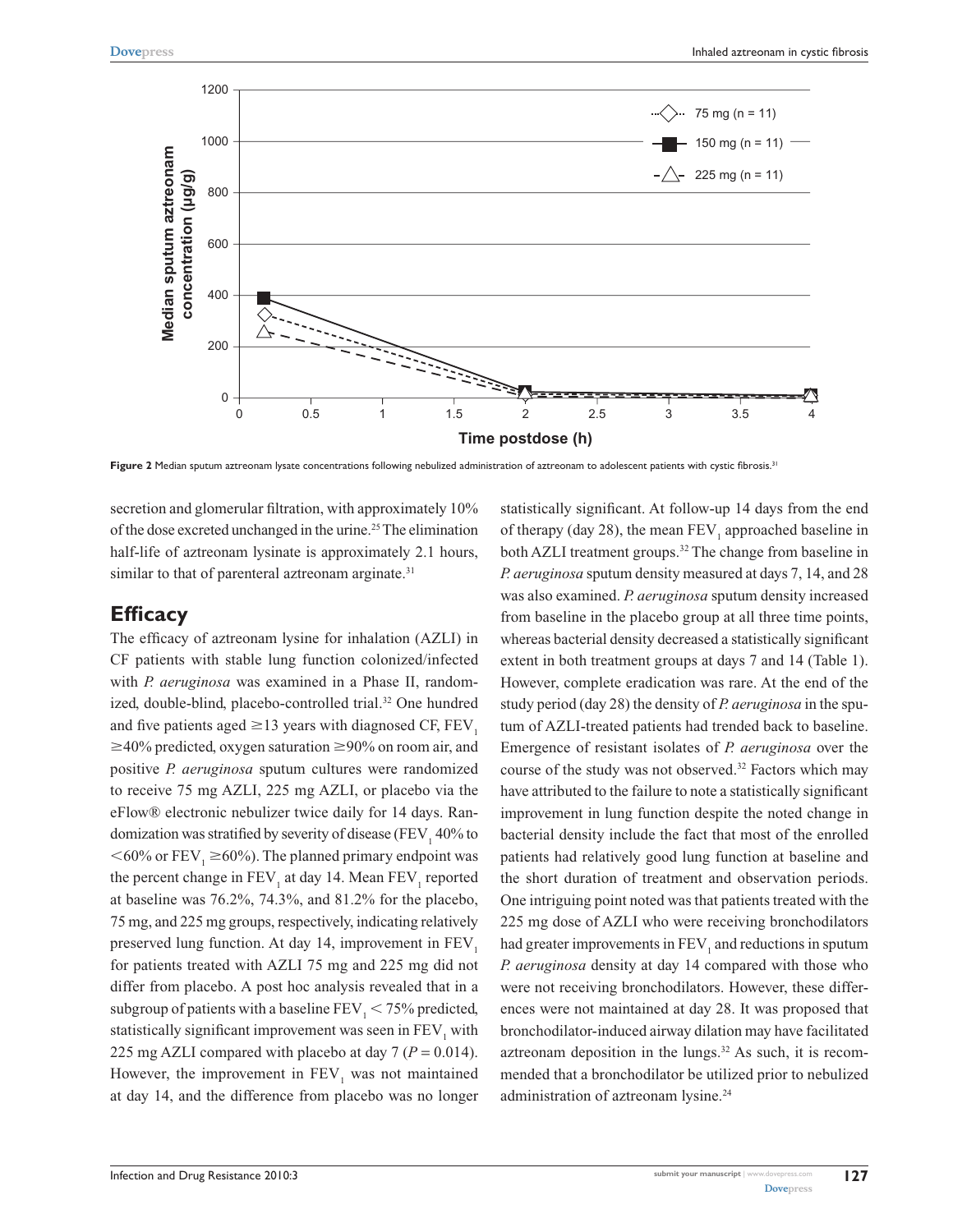|                            | Mean change (SD) in $log_{10}$ PA cfu in sputum<br>from baseline |                |                |  |
|----------------------------|------------------------------------------------------------------|----------------|----------------|--|
|                            | Day 7                                                            | Day 14         | Day 28         |  |
| Placebo                    | $+0.24$ (1.31)                                                   | $+0.11(0.92)$  | $+0.20$ (1.07) |  |
| AZLI 75 mg<br>twice daily  | $-1.44*(1.51)$                                                   | $-1.46*(1.74)$ | $-0.39(1.47)$  |  |
| AZLI 225 mg<br>twice daily | $-1.95*(1.42)$                                                   | $-2.22*(1.92)$ | $-0.37(1.7)$   |  |

**Table 1** Microbiologic endpoints following administration of aztreonam lysine for inhalation to patients with cystic fibrosis for  $14 \text{ days}^{32}$ 

Notes: \*Significant difference in change in log<sub>10</sub> PA cfu compared with baseline  $(P < 0.001)$ 

**Abbreviations:** AZLI, aztreonam lysine for inhalation; PA, *Pseudomonas aeruginosa*; cfu, colony forming units; SD, standard deviation.

The efficacy of AZLI for suppression of *P. aeruginosa* colonization/infection was examined among a population of patients with CF who frequently used antibiotics for *P. aeruginosa* airway colonization/infection.33 Patients with a diagnosis of CF were enrolled if they were six years of age or older and had a current *P. aeruginosa* colonization/infection diagnosed by identification of bacteria in expectorated sputum or throat culture, had three or more treatment courses with tobramycin inhalation solution in the previous year, had an  $FEV<sub>1</sub> 25%–75%$  predicted, and an oxygen saturation of  $>90%$ on room air. On enrollment in AIR CF-2, patients were treated with 28 days of tobramycin inhalation solution and then randomized to receive AZLI 75 mg twice daily, AZLI 75 mg three times daily, or placebo. The primary study endpoint was the time required before the need for additional inhaled or intravenous antipseudomonal antibiotics. Secondary endpoints included change in clinical symptoms (Cystic Fibrosis Questionnaire-Revised [CFQ-R] respiratory score), change in pulmonary function, *P. aeruginosa* density in sputum, and time to hospitalization. A total of 211 patients (78% of whom were 18 years of age or older) completed treatment with tobramycin inhalation solution and entered the randomized phase of the study. Over the 84-day follow-up, 121 patients discontinued participation from the study, 76 of which met the primary endpoint. A total of 81 patients required additional antipseudomonal antibiotics, 38 in the placebo group, 19 in the AZLI twice daily group, and 24 in the AZLI three times daily group. The median time for additional antipseudomonal antibiotic administration was  $> 92$  days in the AZLI twice daily group ( $P = 0.002$  compared with placebo [71 days]) and 87 days in the AZLI three times daily group ( $P = 0.182$ ). The median pooled (AZLI twice daily group and AZLI three times daily group) time to inhaled or intravenous additional

antipseudomonal antibiotic administration was 21 days longer for the AZLI group than for the placebo group (92 versus 71 days,  $P = 0.007$ ). With respect to secondary endpoints, the adjusted mean CFQ-R respiratory scores increased by 5.01 points in the AZLI-pooled group compared with placebo (95% confidence interval [CI]: 0.81–9.21; *P* = 0.020). Also, an adjusted mean improvement of 6.3% (95% CI: 2.5–10.1;  $P = 0.001$ ) in  $FEV_1$  among the AZLI-pooled group compared with placebo at day 28 was noted. Furthermore, the adjusted mean sputum *P. aeruginosa* density in the AZLI pooled group compared with placebo at day 28 was  $-0.66 \log_{10}$ *P. aeruginosa* cfu/g (95% CI: –1.13 to –0.19, *P* = 0.006). However, time to first hospitalization and median days per number of patients hospitalized were not statistically different between study groups.<sup>33</sup>

The finding that lung function improved following administration of AZLI despite administration to patients that averaged 5.3 courses of tobramycin inhalation solution per year was surprising. This suggests that there may be an opportunity to impact pulmonary function by administering different antimicrobials. Future trials to study the effect of antibiotic cycling may be warranted. It must be noted that data in this trial were examined following only one cycle of AZLI, and that most analyses were performed at the end of treatment.<sup>33</sup> Furthermore, patients in the present study had relatively preserved lung function at enrollment (mean FEV<sub>1</sub>) 55% predicted) and were slightly older (mean age 26 years) than those reported in previous studies of tobramycin inhalation solution in patients with CF.33–35 These differences may limit the ability to make direct comparisons with respect to study endpoints.

Another study (AIR CF-1) evaluated the use of AZLI in patients with CF who were six years of age or older, had moderate-to-severe lung disease  $(FEV<sub>1</sub> 25\% - 75\%$  predicted), and were colonized/infected with *P. aeruginosa.*<sup>36</sup> Patients were randomized to receive either AZLI 75 mg three times daily or placebo for 28 days. The primary study endpoint for the study was change in CFQ-R respiratory score. Secondary endpoints included changes in pulmonary function, hospitalizations, and sputum *P. aeruginosa* density. One hundred and sixty-four patients were enrolled in the study. The majority of study participants (77.4%) were 18 years of age or older, and the mean age was 29.6 years. At the end of treatment on day 28 the CFQ-R respiratory score had increased for AZLI-treated patients and decreased in those in the placebo group. This difference was noted to be clinically and statistically significant (CFQ-R respiratory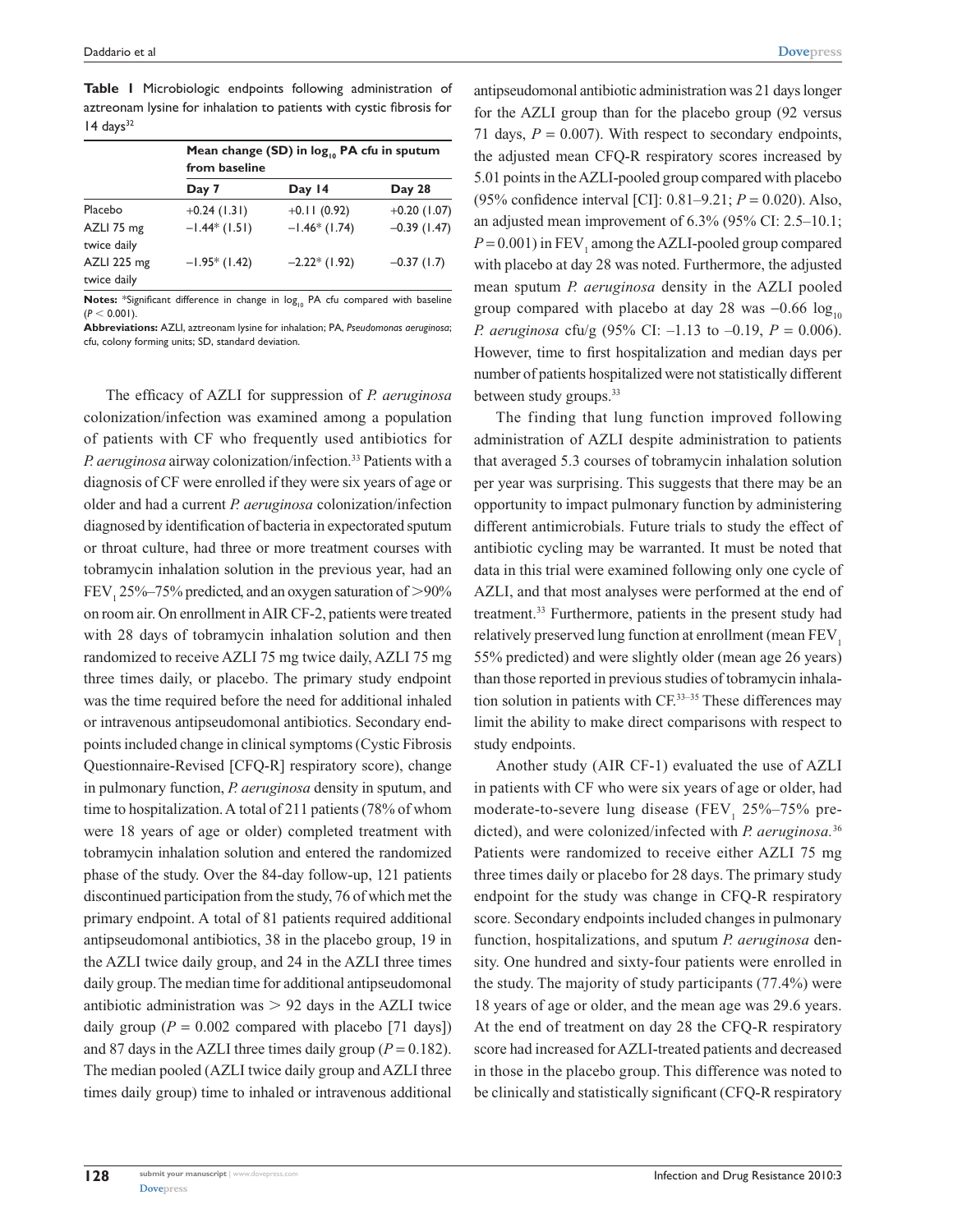score difference of 9.7 points,  $P < 0.001$ , Table 2).<sup>36,37</sup> Although the difference in CFQ-R respiratory score diminished somewhat at the follow-up on day 42, scores were still above baseline for AZLI-treated patients, whilst scores among patients treated with placebo continued to decline (Table 2). Comparisons between patients with moderate or severe lung disease revealed the effects of treatment with AZLI to be similar. Additionally, treatment effects were greater in patients under 18 years of age. The adjusted mean  ${\rm FEV}_1$  increased among AZLI-treated patients and decreased among those in the placebo group (day 28 treatment difference, 10.3%; 95% CI: 6.3–14.3;  $P \le 0.001$ ). Improvement in  $FEV<sub>1</sub>$  persisted until the 14-day follow-up two weeks after treatment. Conversely,  $\text{FEV}_1$  continued to drop in the placebo group (day 42 treatment difference, 5.7%; 95% CI: 2.1–9.4;  $P = 0.002$ ). The authors did note that there was a modest correlation between CFQ-R respiratory scores and  $\text{FEV}_1$  values, thus suggesting that patient reporting of symptoms do not always correlate with pulmonary function. Adjusted mean sputum *P. aeruginosa* density declined in the AZLI treatment group with minimal change in the placebo group (day 28 treatment difference,  $-1.453 \log_{10} c \frac{fu}{g}$ ; 95% CI:  $-2.1$  to  $-0.8$ ;  $P < 0.001$ ). Within two weeks following the end of treatment, density values were near baseline for both groups. Although there was a trend toward reduction in need for hospitalization among the AZLI-treated patients (5% versus 14% in the placebo group), this difference did not reach statistical significance  $(P = 0.064)$ .<sup>36</sup> In this study, the majority of patients were adults (mean age 29.6 years) and had moderate lung disease (mean  $\text{FEV}_1$  54% of

Table 2 Endpoint results from the Retsch-Bogart et al trial<sup>36,37</sup>

| <b>Endpoint</b>                                                         | <b>AZLI</b> tid                    | <b>Placebo</b>    | P value   |  |
|-------------------------------------------------------------------------|------------------------------------|-------------------|-----------|--|
|                                                                         | $(n = 80)$                         | $(n = 84)$        |           |  |
| CFQ-R respiratory scores, change from baseline (mean $\pm$ SD)          |                                    |                   |           |  |
| Day 28                                                                  | $7.88 \pm 18.88$                   | $-1.91 \pm 18.64$ | 0.0005    |  |
| Day 42                                                                  | $1.32 \pm 18.31 = -5.09 \pm 17.02$ |                   | 0.0154    |  |
| FEV (mean adjusted % change from baseline)                              |                                    |                   |           |  |
| Day 28                                                                  | 7.9                                | $-2.4$            | < 0.0001  |  |
| Day 42                                                                  | 3.1                                | $-2.6$            | 0.0024    |  |
| Log <sub>10</sub> PA cfu in sputum (mean adjusted change from baseline) |                                    |                   |           |  |
| Day 28                                                                  | $-1.384$                           | 0.069             | < 0.0001  |  |
| Day 42                                                                  | $-0.078$                           | $-0.010$          | <b>NS</b> |  |
| Required use of antipseudomonal antibiotics (% of patients)             |                                    |                   |           |  |
| IV or                                                                   | 15.0                               | 22.6              | <b>NS</b> |  |
| additional inhaled                                                      |                                    |                   |           |  |
| antibiotics                                                             |                                    |                   |           |  |

**Abbreviations:** AZLI, aztreonam lysine for inhalation; cfu, colony-forming units; CFQ-R, CF Questionnaire-Revised; FEV<sub>1</sub>, forced expiratory volume in one second; IV, intravenous; NS, nonsignificant; PA, *Pseudomonas aeruginosa*; tid, three times daily.

predicted). Again, this population is older compared with studies reported with tobramycin inhalation solution.<sup>34,35</sup> Additionally, this study only looked at efficacy following one treatment cycle.36

Data from an open-label follow-on study (AIR CF-3) have been published in abstract form.<sup>38-40</sup> According to data released in the abstracts, 274 patients who originally took part in AIR CF-1 or AIR CF-2 were continued on up to nine 28-day on, 28-day off cycles of AZLI. AZLI was administered at a dose of 75 mg twice daily or three times daily (as determined by the original study). Data suggest that improvements in disease-related endpoints (FEV<sub>1</sub>, CFQ-R respiratory symptom score, and sputum *P. aeruginosa* density) generally persist over time during on-treatment cycles. Patients receiving AZLI three times daily had more favorable results as compared with those receiving AZLI twice daily.38,39 However, owing to the lack of detail regarding study procedures, it is difficult to draw substantial conclusions at this time.

#### **Safety and tolerability**

The most commonly noted adverse events in Phase II and III clinical trials included cough, with a possible dose-related trend in incidence and severity, productive cough, wheezing, nasal congestion, headache, pharyngolaryngeal pain, pyrexia, and chest discomfort.<sup>32,33,36</sup> Airway reactivity after treatment, defined as an acute decrease in  $FEV<sub>1</sub>$  by 15% or more within 30 minutes of nebulization, occurred in a similar number of patients in the treatment groups compared with placebo.

## **Patient-focused perspectives**

While factors such as antimicrobial spectrum and pharmacokinetic parameters are important, patient-specific factors and perspectives, such as quality of life, must also be taken into consideration when determining the most appropriate therapy for treating pulmonary infections in patients with CF. Pulmonary infections are a significant source of morbidity and a reason for hospitalization among patients with CF. Use of antimicrobial strategies to minimize these complications can have a positive impact on the lives of these patients. However, multiple courses of systemic antibiotics have been associated with significant systemic side effects and appreciable collateral damage with respect to host flora. It has been these factors, as well as patient convenience, that have prompted clinicians to explore the use of inhaled antibiotics in this patient population.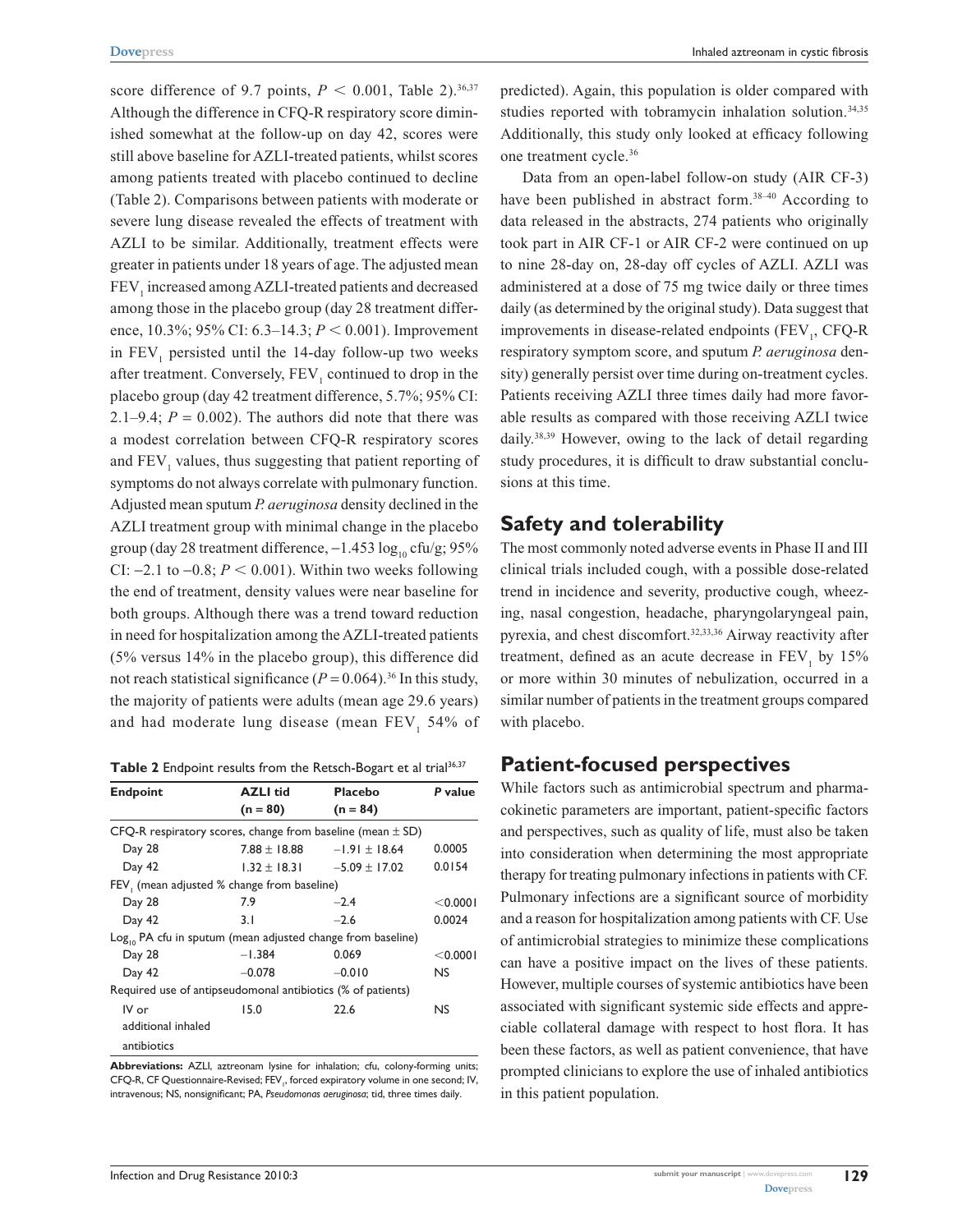**[Dovepress](www.dovepress.com)**

When compared specifically with intravenous antibiotics, inhaled antibiotics provide several advantages, including fewer invasive administration techniques, shorter administration times, fewer systemic adverse drug reactions, and reduced risk for administration-related infections. Furthermore, use of maintenance therapy with inhaled antibiotics may serve to help preserve pulmonary function among patients with CF more effectively than solely administering intravenous antibiotics in reaction to exacerbations of infections.

## **Conclusion**

Use of inhaled antibiotics has long intrigued clinicians seeking a reliable means to deliver antimicrobials to the lungs. The premise has been that direct administration via nebulization would achieve high concentrations at the site of infection while minimizing systemic exposure. Although this approach is theoretically sound, its implementation has been fraught with problems, not the least of which has been the availability of drug products specifically formulated for aerosolized delivery. This barrier has been removed with the FDA approvals of tobramycin inhalation solution in 1997 and most recently aztreonam for inhalation in 2010, which in the US, is only available via a select network of specialty pharmacies. Each of these products was granted approval primarily as a result of data derived from research in patients with CF who were colonized/infected with *P. aeruginosa*. Each of these agents has demonstrated efficacy in reducing bacterial burdens, preserving lung function, and improving symptoms associated with disease.<sup>33,34,36,41</sup> Interestingly, a head-to-head comparative study funded by Gilead Sciences is currently underway examining the efficacies of tobramycin inhalation solution and AZLI.<sup>42</sup>

AZLI appears to be an active and safe therapeutic option. Studies have demonstrated a wide therapeutic window, with doses up to 225 mg being well tolerated.<sup>31,32</sup> Even at doses well below this threshold, aztreonam is effective in reducing bacterial loads in respiratory secretions.<sup>33,36</sup> Additionally, there are data suggesting that aztreonam may maintain activity in the presence of sputum better than tobramycin.<sup>31</sup> AZLI 75 mg administered three times daily with the Altera® nebulizer system for 28 days on, 28 days off, is currently indicated to improve respiratory symptoms in CF patients seven years of age and older with *P. aeruginosa* and an  $\text{FEV}_1$  25%–75% of predicted.24 Although approved for a wide patient subset, it is notable that the majority of clinical data reported to

date have been generated in older patients with moderate lung disease.

Although AZLI and tobramycin inhalation solution are indicated for similar patient populations, it will be interesting to watch how clinicians utilize these agents. One important question that will need to be addressed is whether tobramycin inhalation solution and AZLI should be used as mono- or combination therapy. Additionally, if combination therapy is employed, should the agents be used as concurrent or cycled inhaled combinations? Another issue that will require further study is emergence of resistance. Given that tobramycin exhibits concentration-dependent killing, one might argue that some resistance may be overcome by the delivery of higher drug concentrations to the lungs. The value of higher concentrations of aztreonam in the lung in relation to long-term emergence of resistance remains to be determined. Also, it needs to be further elucidated which patient populations are most likely to benefit from AZLI administration. Data published to date have primarily examined patients with relatively stable and preserved lung function and have used exacerbation of pulmonary infection with *P. aeruginosa* as a clinical endpoint. Use in additional patient populations and for alternate indications needs to be established. It must also be remembered that no therapies have been shown to provide sustained eradication of *P. aeruginosa*.

One final consideration that may impact how readily AZLI is incorporated into clinical practice is the value added to patient care. The average wholesale price for a 28-day course of AZLI is approximately \$5300, and the average wholesale price for a 28-day course of tobramycin inhalation solution is approximately \$4900, both of which are significantly more expensive than aztreonam arginine.<sup>43,44</sup> It must then be asked whether this additional cost is justified in patient care. To this end, little data exist to support the notion that the specially formulated AZLI is significantly safer or more active than aztreonam arginine. However, the vast majority of clinical efficacy and safety data for nebulized administration of aztreonam to patients with CF have been generated using the aztreonam lysine formulation. Therefore, unless data prove otherwise, it would be prudent to let the evidence guide therapeutic decisions and utilize aztreonam lysine over aztreonam arginine when given via inhalation.

Clinical trials, experience, and cost may ultimately dictate how AZLI and other aerosolized antibiotics are used. However, for the time being, considerable interest exists regarding these agents.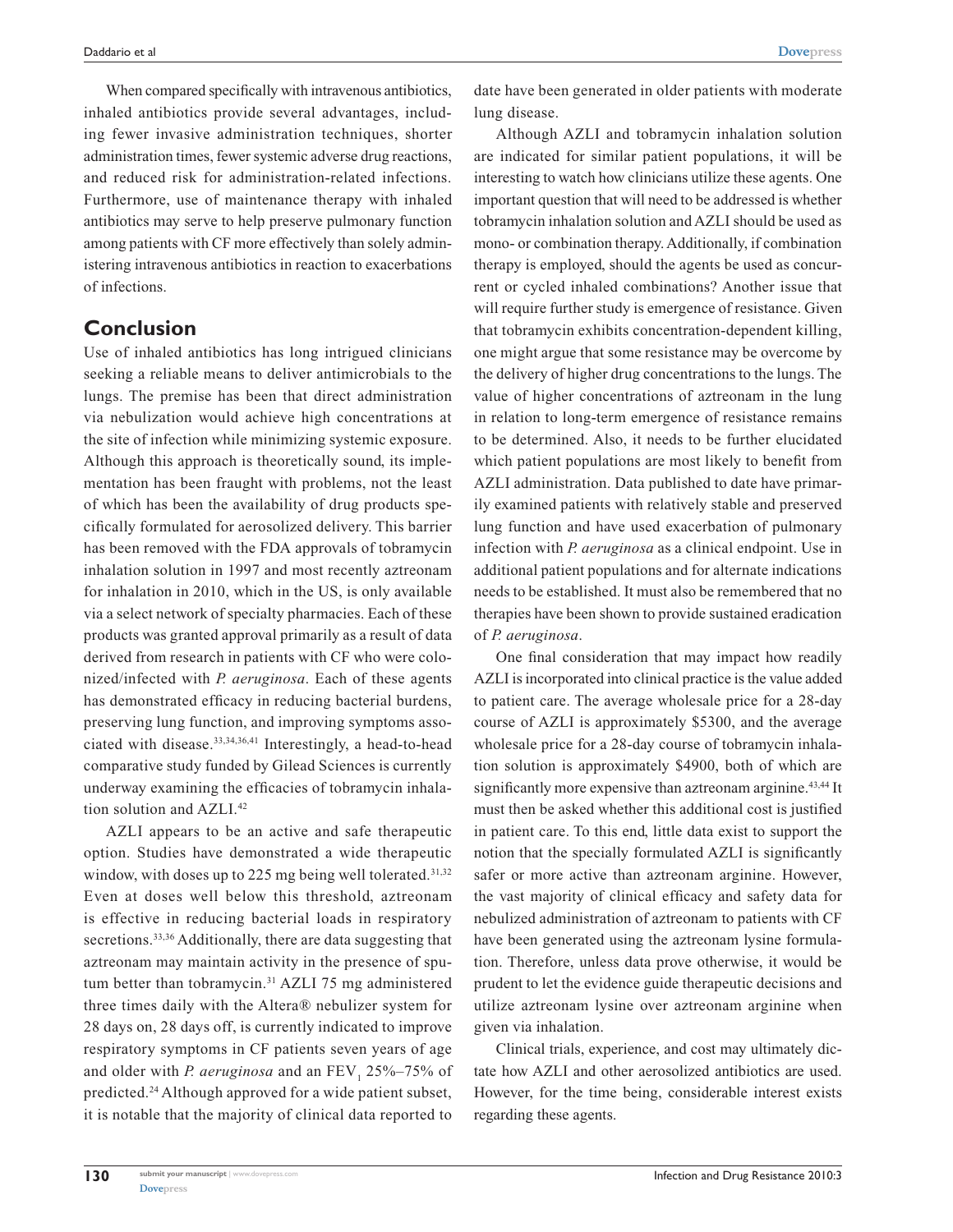## **Disclosure**

The authors report no conflicts of interest in this work.

#### **References**

- 1. Cystic Fibrosis Foundation. Cystic Fibrosis Foundation Patient Registry 2008 annual data report. Bethesda, MD: Cystic Fibrosis Foundation; 2009.
- 2. Flume PA, O'Sullivan BP, Robinson KA, et al. Cystic fibrosis pulmonary guidelines: Chronic medications for maintenance of lung health. *Am J Respir Crit Care Med*. 2007;176:957–969.
- 3. O'Sullivan BP, Freedman SD. Cystic fibrosis. *Lancet*. 2009;373: 1891–1904.
- 4. Montgomery GS, Howenstine M. Cystic fibrosis. *Pediatr Rev*. 2009;30: 302–309.
- 5. Gibson RL, Burns JL, Ramsey BW. Pathophysiology and management of pulmonary infections in cystic fibrosis. *Am J Respir Crit Care Med*. 2003;168:918–951.
- 6. Pamukcu A, Bush A, Buchdahl R. Effects of *Pseudomonas aeruginosa* colonization on lung function and anthropometric variables in children with cystic fibrosis. *Pediatr Pulmonol*. 1995;19:10–15.
- 7. Henry RL, Mellis CM, Petrovic L. Mucoid *Pseudomonas aeruginosa* is a marker of poor survival in cystic fibrosis. *Pediatr Pulmonol*. 1992;12: 158–161.
- 8. Emerson J, Rosenfeld M, McNamara S, Ramsey B, Gibson RL. *Pseudomonas aeruginosa* and other predictors of mortality and morbidity in young children with cystic fibrosis. *Pediatr Pulmonol*. 2002;34: 91–100.
- 9. Kerem E, Corey M, Gold R, Levison H. Pulmonary function and clinical course in patients with cystic fibrosis after pulmonary colonization with *Pseudomonas aeruginosa. J Pediatr*. 1990;116:714–719.
- 10. Flume PA, Robinson KA, O'Sullivan BP, et al. Cystic fibrosis pulmonary guidelines: Airway clearance therapies. *Respir Care.* 2009;54: 522–537.
- 11. Flume PA, Mogayzel PJ Jr, Robinson KA, et al. Cystic fibrosis pulmonary guidelines: Treatment of pulmonary exacerbations. *Am J Respir Crit Care Med*. 2009;180:802–808.
- 12. Emerson J, McNamara S, Buccat AM, Worrell K, Burns JL. Changes in cystic fibrosis sputum microbiology in the United States between 1995 and 2008. *Pediatr Pulmonol*. 2010;45:363–370.
- 13. Mendelman PM, Smith AL, Levy J, Weber A, Ramsey B, Davis RL. Aminoglycoside penetration, inactivation, and efficacy in cystic fibrosis sputum. *Am Rev Respir Dis*. 1985;132:761–765.
- 14. Levy J. Antibiotic activity in sputum. *J Pediatr*. 1986;108:841–846.
- 15. TOBI (Package Insert). East Hanover, NJ: Novartis Pharmaceuticals Corporation; 2010.
- 16. Ramphal R, Lhermitte M, Filliat M, Roussel P. The binding of antipseudomonal antibiotics to macromolecules from cystic fibrosis sputum. *J Antimicrob Chemother*. 1988;22:483–490.
- 17. Potter JL, Matthews LW, Spector S, Lemm J. Complex formation between basic antibiotics and deoxyribonucleic acid in human pulmonary secretions. *Pediatrics*. 1965;36:714–720.
- 18. Vaudaux P, Waldvogel FA. Gentamicin inactivation in purulent exudates: Role of cell lysis. *J Infect Dis*. 1980;142:586–593.
- 19. Geller DE, Konstan MW, Smith J, Noonberg SB, Conrad C. Novel tobramycin inhalation powder in cystic fibrosis subjects: Pharmacokinetics and safety. *Pediatr Pulmonol*. 2007;42:307–313.
- 20. Hagerman JK, Hancock KE, Klepser ME. Aerosolised antibiotics: A critical appraisal of their use. *Expert Opin Drug Deliv*. 2006;3: 71–86.
- 21. Geller DE. Aerosol antibiotics in cystic fibrosis*. Respir Care*. 2009;54:658–670.
- 22. MacLeod DL, Barker LM, Sutherland JL, et al. Antibacterial activities of a fosfomycin/tobramycin combination: A novel inhaled antibiotic for bronchiectasis. *J Antimicrob Chemother*. 2009;64: 829–836.
- 23. Conrad D, Flume P, Sindel L, et al. Phase 2b study of inhaled MP-376 (Aeroquin, levofloxacin inhalation solution) in stable cystic fibrosis (CF) patients with chronic *Pseudomonas aeruginosa* (PA) lung infection. *Am J Respir Crit Care Med*. 2010;181:A2339.
- 24. Cayston (Package Insert). Foster City, CA: Gilead Sciences, Inc; 2010.
- 25. Azactam (Package Insert). Princeton, NJ: Bristol-Myers Squibb; 2010.
- 26. Dietzsch HJ, Gottschalk B, Heyne K, Leupoid W, Wunderlich P. Cystic fibrosis: Comparison of two mucolytic drugs for inhalation treatment (acetylcysteine and arginine hydrochloride). *Pediatrics.* 1975; 55:96–100.
- 27. Sapienza MA, Kharitonov SA, Horvath I, Chung KF, Barnes PJ. Effect of inhaled L-arginine on exhaled nitric oxide in normal and asthmatic subjects. *Thorax*. 1998;53:172–175.
- 28. Shawar RM, MacLeod DL, Garber RL, et al. Activities of tobramycin and six other antibiotics against *Pseudomonas aeruginosa* isolates from patients with cystic fibrosis. *Antimicrob Agents Chemother*. 1999;43: 2877–2880.
- 29. Bevivino A, Dalmastri C, Tabacchioni S, et al. *Burkholderia cepacia* complex bacteria from clinical and environmental sources in Italy: Genomovar status and distribution of traits related to virulence and transmissibility. *J Clin Microbiol*. 2002;40:846–851.
- 30. Berg G, Roskot N, Smalla K. Genotypic and phenotypic relationships between clinical and environmental isolates of *Stenotrophomonas maltophilia*. *J Clin Microbiol*. 1999;37:3594–3600.
- 31. Gibson RL, Retsch-Bogart GZ, Oermann C, et al. Microbiology, safety, and pharmacokinetics of aztreonam lysinate for inhalation in patients with cystic fibrosis*. Pediatr Pulmonol*. 2006;41:656–665.
- 32. Retsch-Bogart GZ, Burns JL, Otto KL, et al. A phase 2 study of aztreonam lysine for inhalation to treat patients with cystic fibrosis and *Pseudomonas aeruginosa* infection. *Pediatr Pulmonol*. 2008;43:47–58.
- 33. McCoy KS, Quittner AL, Oermann CM, Gibson RL, Retsch-Bogart GZ, Montgomery AB. Inhaled aztreonam lysine for chronic airway *Pseudomonas aeruginosa* in cystic fibrosis. *Am J Respir Crit Care Med*. 2008;178:921–928.
- 34. Ramsey BW, Pepe MS, Quan JM, et al. Intermittent administration of inhaled tobramycin in patients with cystic fibrosis. Cystic Fibrosis Inhaled Tobramycin Study Group. *N Engl J Med.* 1999;340:23–30.
- 35. Hagerman JK, Knechtel SA, Klepser ME. Tobramycin solution for inhalation in cystic fibrosis patients: A review of the literature. *Expert Opin Pharmacother*. 2007;8:467–475.
- 36. Retsch-Bogart GZ, Quittner AL, Gibson RL, et al. Efficacy and safety of inhaled aztreonam lysine for airway pseudomonas in cystic fibrosis. *Chest*. 2009;135:1223–1232.
- 37. Aztreonam for inhalation solution (NDA 50–814) for improvement of respiratory symptoms in cystic fibrosis patients. FDA briefing document for anti-infective drugs advisory committee meeting. December 10, 2009. Available at: [http://www.fda.gov/](http://www.fda.gov/downloads/AdvisoryCommittees/CommitteesMeetingMaterials/Drugs/Anti-InfectiveDrugsAdvisoryCommittee/UCM193023.pdf.) [downloads/AdvisoryCommittees/CommitteesMeetingMaterials/](http://www.fda.gov/downloads/AdvisoryCommittees/CommitteesMeetingMaterials/Drugs/Anti-InfectiveDrugsAdvisoryCommittee/UCM193023.pdf.) [Drugs/Anti-InfectiveDrugsAdvisoryCommittee/UCM193023.pdf.](http://www.fda.gov/downloads/AdvisoryCommittees/CommitteesMeetingMaterials/Drugs/Anti-InfectiveDrugsAdvisoryCommittee/UCM193023.pdf.) Accessed May 24, 2010.
- 38. Oermann CM, Retsch-Bogart G, McCoy KS, Gibson R, Quittner AL, Montgomery B. Effect of multiple courses of aztreonam for inhalation solution (AZLI) on disease-related endpoints and safety in patients with CF: Final analysis of 18 month data [Abstr]. *Pediatr Pulmonol*. 2009; 44:296.
- 39. Oermann CM, McCoy KS, Retsch-Bogart GZ, Gibson R, McKevitt M, Montgomery B. Effect of repeated exposure to aztreonam for inhalation solution (AZLI) therapy on cystic fibrosis respiratory pathogens [Abstr]. *Pediatr Pulmonol.* 2009;44:335–336.
- 40. Oermann CM, McCoy KS, Retsch-Bogart GZ, Gibson R, McKevitt M, Montgomery B. Antibiotic susceptibility in *Pseudomonas aeruginosa* (PA) isolates following repeated exposures to aztreonam for inhalation solution (AZLI) in patients with cystic fibrosis [Abstr]. *Pediatr Pulmonol*. 2009;44:309.
- 41. Quittner AL, Buu A. Effects of tobramycin solution for inhalation on global ratings of quality of life in patients with cystic fibrosis and *Pseudomonas aeruginosa* infection. *Pediatr Pulmonol*. 2002;33: 269–276.